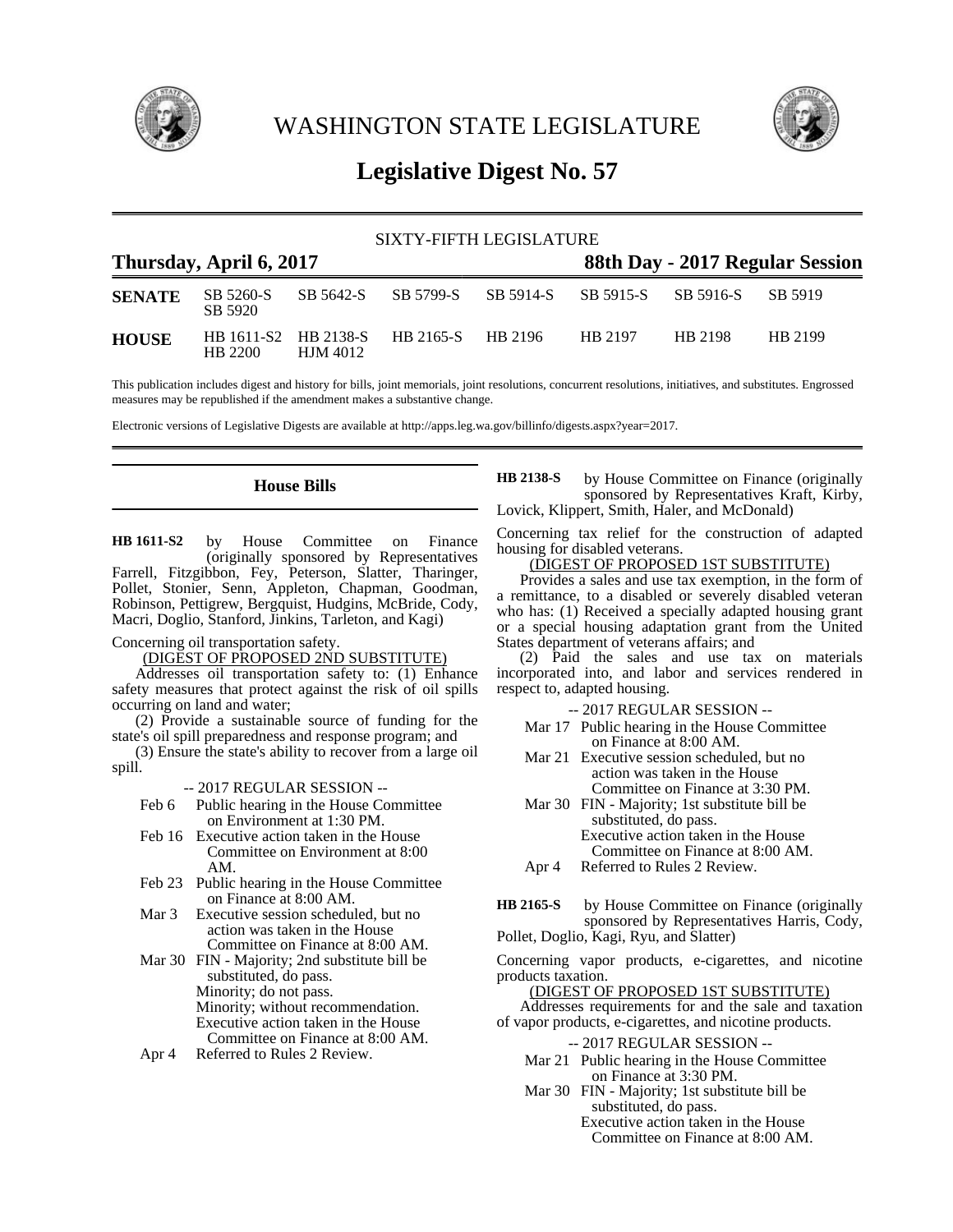Apr 4 Referred to Rules 2 Review.

by Representatives Harmsworth, MacEwen, Stokesbary, Kraft, Caldier, Hargrove, Young, Wilcox, Stambaugh, Rodne, Barkis, Muri, and McDonald **HB 2196**

Nullifying the imposition of certain taxes within regional transit authority boundaries.

Authorizes taxes approved by regional transit authority voters on or after January 1, 2015, to be nullified within the complete boundaries of a city or county within a regional transit authority if: (1) A majority of the city or county legislative authority votes to nullify the taxes; or

(2) A proposition to nullify the taxes is approved by voters.

Prohibits the nullified regional transit authority taxes from being imposed within the boundaries of the affected city or county.

-- 2017 REGULAR SESSION --

Apr 5 First reading, referred to Transportation (Not Officially read and referred until adoption of Introduction report).

by Representatives Harmsworth, MacEwen, Stokesbary, Graves, Caldier, Hargrove, Young, Wilcox, Stambaugh, Rodne, Barkis, Muri, and McDonald **HB 2197**

Concerning regional transit authority taxes approved after January 1, 2015, being used only to retire debt.

Requires the proceeds of a tax imposed by a regional transit authority, that was approved after January 1, 2015, to only be used to retire debt issued by that regional transit authority.

Provides that the requirement above expires when the debt issued by a regional transit authority that imposed a tax after January 1, 2015, is retired and the required notice mentioned below is received.

Requires a regional transit authority, that includes a county with a population of more than one million five hundred thousand, to provide notice to the chief clerk of the house of representatives, the secretary of the senate, and the office of the code reviser when the debt issued by that regional transit authority is retired.

### -- 2017 REGULAR SESSION --

Apr 5 First reading, referred to Transportation (Not Officially read and referred until adoption of Introduction report).

by Representatives Harmsworth, MacEwen, Stokesbary, Graves, Caldier, Hargrove, Young, Stambaugh, Rodne, Wilcox, Barkis, Muri, and McDonald **HB 2198**

Concerning the administration of motor vehicle excise taxes by regional transit authorities.

Authorizes a regional transit authority to contract with the department of licensing for the collection of a motor vehicle excise tax only if the tax is based solely on the vehicle valuation method mentioned below.

Requires the value of a motor vehicle to be based on base model Kelly blue book values or national automobile dealers association values, whichever is lower.

Specifies that RCW 82.44.035 (section 3 of this act) applies only to the motor vehicle excise tax imposed by a regional transit authority in RCW  $81.104.160(1)(a)(i)$ (section  $2(1)(a)(i)$  of this act).

-- 2017 REGULAR SESSION --

Apr 5 First reading, referred to Transportation (Not Officially read and referred until adoption of Introduction report).

by Representatives Harmsworth, MacEwen, **HB 2199**

Stokesbary, Graves, Caldier, Hargrove, Young, Wilcox, Stambaugh, Rodne, Barkis, Muri, and McDonald

Modifying the election and authority of regional transit authority board members.

Revises provisions regarding the election and authority of the board members of a regional transit authority.

-- 2017 REGULAR SESSION --

Apr 5 First reading, referred to Transportation (Not Officially read and referred until adoption of Introduction report).

by Representatives Hansen, Taylor, Smith, Buys, Harmsworth, Graves, Maycumber, J. Walsh, Kraft, Haler, Condotta, Nealey, Bergquist, Steele, Van Werven, Stonier, Macri, Farrell, Cody, Slatter, Tarleton, Senn, Kagi, Pollet, Frame, Chapman, Dye, Hudgins, Stanford, Reeves, Dent, Hayes, Ryu, Peterson, Sells, Kloba, Santos, Johnson, Fitzgibbon, Holy, Ormsby, Caldier, Sawyer, Wylie, Hargrove, Kilduff, Blake, Orcutt, Gregerson, Young, Appleton, Shea, Koster, Morris, Tharinger, Irwin, Muri, Schmick, Volz, Goodman, Clibborn, McCaslin, Pellicciotti, Doglio, Jinkins, Dolan, Kirby, Sullivan, Lytton, Kretz, Riccelli, Rodne, McBride, and McCabe **HB 2200**

Protecting the privacy and security of internet users.

Requires a broadband internet access service provider to: (1) Notify its customers of its privacy policies;

(2) Provide existing customers with advance notice of one or more material changes to the carrier's privacy policies;

(3) Obtain opt-out approval from a customer to use, disclose, or permit access to the customer's nonsensitive customer proprietary information; and

(4) Take reasonable measures to protect customer personal information from unauthorized use, disclosure, or access.

Requires the office of the attorney general, in consultation with the utilities and transportation commission, the office of data and privacy protection, and the department of commerce, to review and analyze additional opportunities to increase consumer privacy transparency, control, and protection.

Creates the consumer privacy and security account.

-- 2017 REGULAR SESSION --

Apr 5 First reading, referred to Technology & Economic Development (Not Officially read and referred until adoption of Introduction report).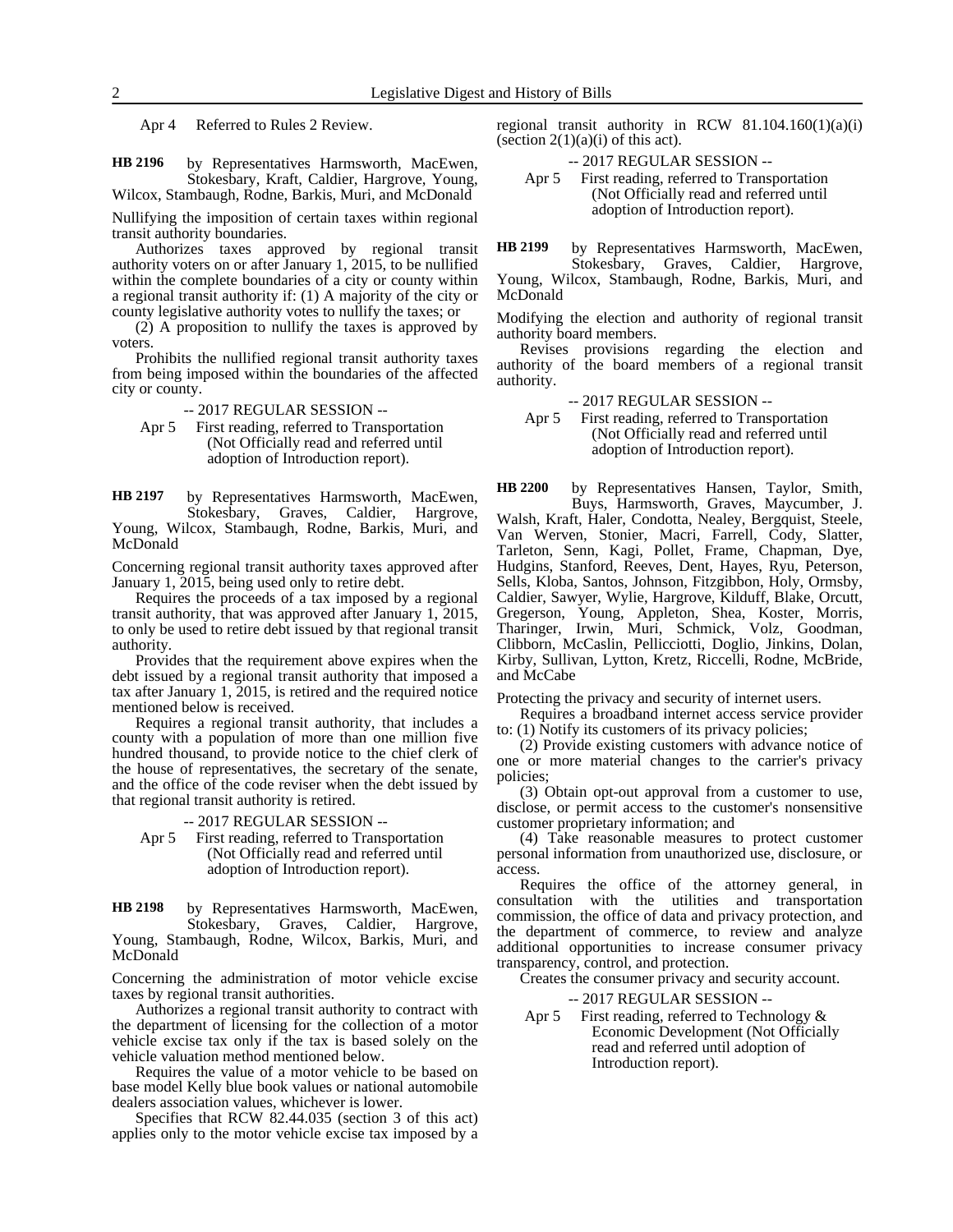# **House Joint Memorials**

by Representatives Dent, Dye, Morris, Buys, Shea, Pettigrew, Lovick, Ryu, Smith, Tarleton, Young, and J. Walsh **HJM 4012**

Requesting Congress to reform the harbor maintenance tax.

Requests congress to reform the harbor maintenance tax.

-- 2017 REGULAR SESSION --

Apr 4 First reading, referred to Technology & Economic Development (Not Officially read and referred until adoption of Introduction report).

# **Senate Bills**

by Senate Committee on Ways & Means (originally sponsored by Senator Warnick) **SB 5260-S**

Concerning the continuation of tax preferences supporting the solar silicon manufacturing industry.

(DIGEST OF PROPOSED 1ST SUBSTITUTE)

Delays the expiration of tax preferences supporting the solar silicon manufacturing industry.

-- 2017 REGULAR SESSION --

- Mar 30 Public hearing in the Senate Committee on Ways & Means at 1:30 PM.
- Apr 3 WM Majority; 1st substitute bill be substituted, do pass. Minority; do not pass. Minority; without recommendation. Executive action taken in the Senate Committee on Ways & Means at 1:30

PM.

Apr 4 Passed to Rules Committee for second reading.

by Senate Committee on Ways & Means (originally sponsored by Senators Brown, King, Miloscia, Baumgartner, Bailey, Sheldon, Rivers, Zeiger, Honeyford, Hobbs, and Wilson) **SB 5642-S**

Concerning a pilot program that provides incentives for investments in Washington state job creation and economic development.

(DIGEST OF PROPOSED 1ST SUBSTITUTE)

Revises the invest in Washington act.

States that the sales and use tax deferral on the construction and expenditure costs is for up to two new manufacturing facilities per calendar year, one of which must be located in eastern Washington and one in western Washington.

Expires January 1, 2026.

-- 2017 REGULAR SESSION --

Feb 9 Public hearing in the Senate Committee on Agriculture, Water, and Trade & Economic Development at 8:00 AM.

- Feb 16 Executive action taken in the Senate Committee on Agriculture, Water, and Trade & Economic Development at 8:00 AM.
- Mar 30 Public hearing in the Senate Committee on Ways & Means at 1:30 PM.
- Apr 3 WM Majority; 1st substitute bill be substituted, do pass. Minority; do not pass. Minority; without recommendation. Executive action taken in the Senate Committee on Ways & Means at 1:30 PM.
- Apr 4 Passed to Rules Committee for second reading.
- by Senate Committee on Ways & Means (originally sponsored by Senators Ranker, Braun, and Keiser) **SB 5799-S**

Extending the expiration date of the sales and use tax exemptions for certain products that impart flavor to food. (DIGEST OF PROPOSED 1ST SUBSTITUTE)

Changes the July 1, 2017, expiration date to January 1, 2028, on the sales and use tax exemptions for products sold to restaurants that impart flavor to food during the cooking process.

- -- 2017 REGULAR SESSION --
- Mar 30 Public hearing in the Senate Committee on Ways & Means at 1:30 PM.
- Apr 3 WM Majority; 1st substitute bill be substituted, do pass. Minority; do not pass. Minority; without recommendation. Executive action taken in the Senate Committee on Ways & Means at 1:30 PM.
- Apr 4 Passed to Rules Committee for second reading.
- by Senate Committee on Ways & Means (originally sponsored by Senator Braun) **SB 5914-S**

Imposing a fee on labor organizations for the collection and remittance of dues, fees, and other amounts on behalf of a labor orgranization.

# (DIGEST OF PROPOSED 1ST SUBSTITUTE)

Authorizes a public employer, that collects and remits dues, fees, payments, or other amounts on behalf of a labor organization, to impose a fee of up to five percent of the amount collected to offset the cost of administration.

Requires the office of financial management to establish the fee charged to the labor organizations.

Requires fees collected by the employers to be deposited in the personnel service fund and be used for costs of the public employment relations commission.

# -- 2017 REGULAR SESSION --

Mar 30 Public hearing in the Senate Committee on Ways & Means at 1:30 PM.

Apr 4 WM - Majority; 1st substitute bill be substituted, do pass. Minority; do not pass. Passed to Rules Committee for second reading.